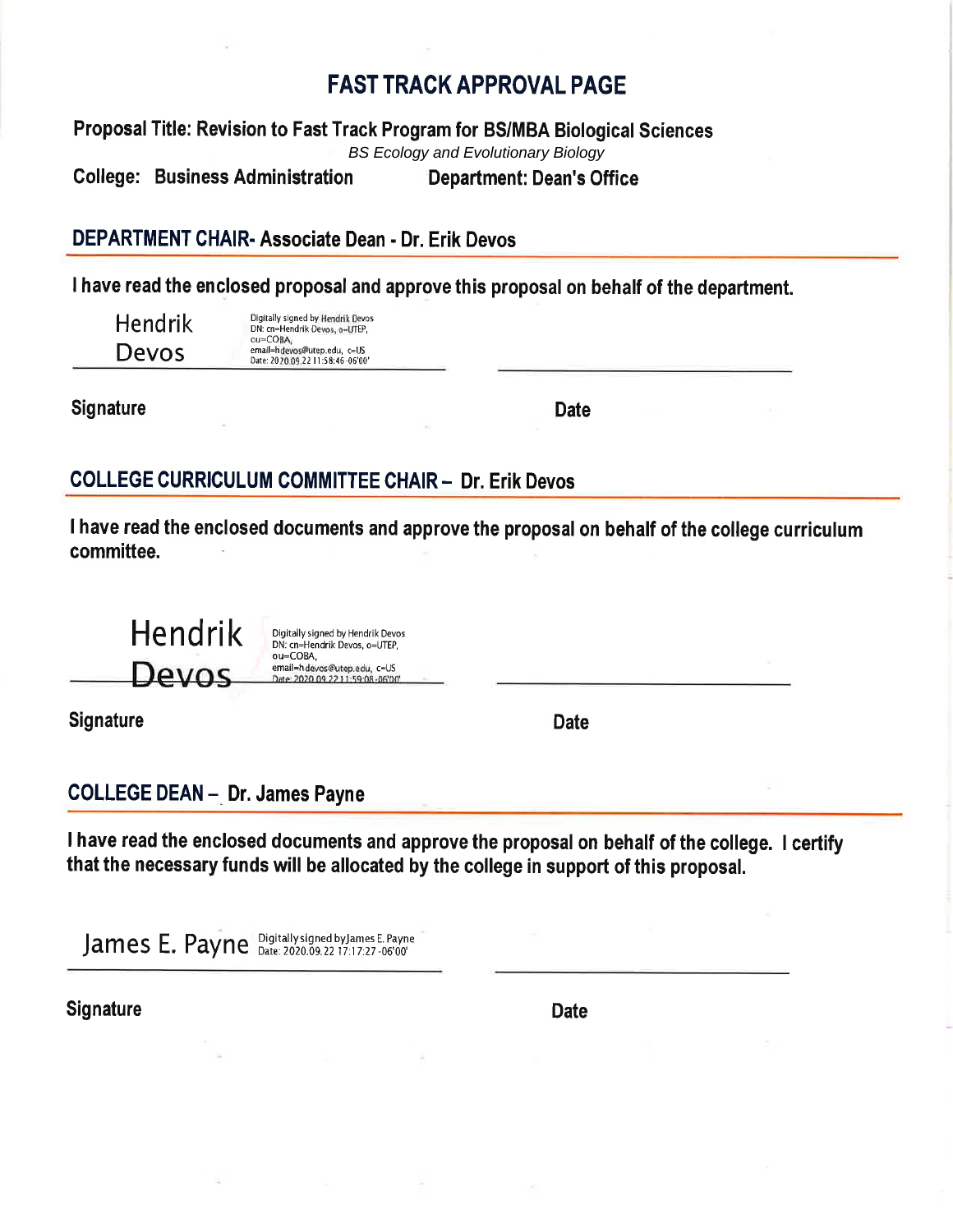**College: Science** 

**Department: Biological Sciences** 

### **DEPARTMENT CHAIR- Dr. Bruce Cushing**

I have read the enclosed proposal and approve this proposal on behalf of the department.

Bruce S. Cushing

Digitally signed by Bruce S. Cushing<br>DN: cm-flinee S. Cushing, or University of Texas at El Paso<br>ou=Biological Sciences, email chrushing@utep.edu, c=US<br>Date: 2020.10.05 11:47:01-06:00'

**Signature** 

**Date** 

### **COLLEGE CURRICULUM COMMITTEE CHAIR - Dr. Nancy Marcus**

I have read the enclosed documents and approve the proposal on behalf of the college curriculum committee.

Nancy Marcus

9-22-2020

Signature

**Date** 

**COLLEGE DEAN - Dr. Robert Kirken** 

I have read the enclosed documents and approve the proposal on behalf of the college. I certify that the necessary funds will be allocated by the college in support of this proposal.

 $10/5/20$ 

**Signature** 

**Date**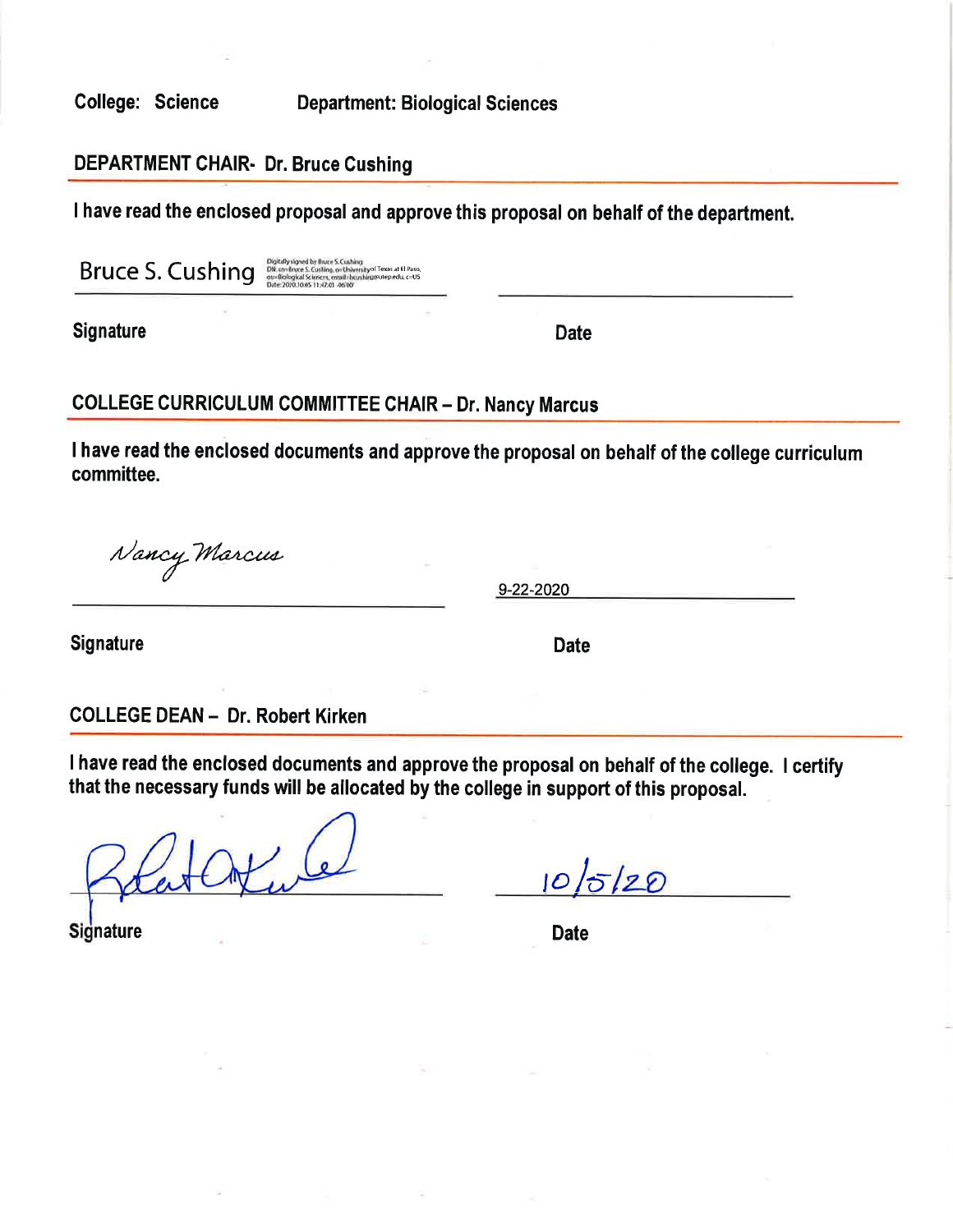#### **Curriculum Change Memo**

| Date:    | September 1, 2020                                                                                                          |
|----------|----------------------------------------------------------------------------------------------------------------------------|
| From:    | Laura M. Uribarri, Asst. Dean, COBA                                                                                        |
| Through: | Dr. Bruce Cushing, Chair, Department of Biological Sciences<br>Dr. Erik Devos, Assoc. Dean and Chair, MBA Policy Committee |
| Through: | Dr. Robert Kirken, Dean, COS<br>Dr. James Payne, Dean COBA                                                                 |
| To:      | Dr. Aaron Velasco, Chair, Graduate Council<br>Dr. Art Duvall, Chair, Undergraduate Curriculum Committee                    |
| Subject: | Revision to Fast Track Program for BS in Ecology/Evolutionary<br>Biology /MBA                                              |
|          |                                                                                                                            |

The College of Science and the College of Business Administration seek approval to update the fast-track program for undergraduate students pursuing a BS in Ecology/Evolutionary Biology who are also interested in pursuing a Master of Business Administration Degree. **Specifically, this proposal revises the Master of Business Administration core courses in accordance with the new 36-credit hour degree plan.**

Admission requirements and dually counted hours remain the same: BS students would be required to have a 3.3 cumulative GPA and 90 credit hours in order to apply for admission to the MBA program. BS/MBA fast-track students would be allowed to take 12 credit hours of MBA core coursework which would count dually toward the BS elective requirements and the MBA core requirements. Students are required to earn a grade of "B" or higher in order for MBA credits to count dually toward the BS and MBA. The table below illustrates the revised MBA core courses which could count dually.

| MBA core courses eligible for fast-track dual credit |
|------------------------------------------------------|
| MGMT 5311 - Organizational Management Seminar        |
| MKT 5311 - Marketing Management                      |
| <b>QMB 5311 - Quantitative Methods in Business</b>   |
| BLAW 5306 - Business Law and Ethics                  |
| FIN 5311 - Financial Management                      |
| <b>ECON 5311 - Managerial Economics</b>              |